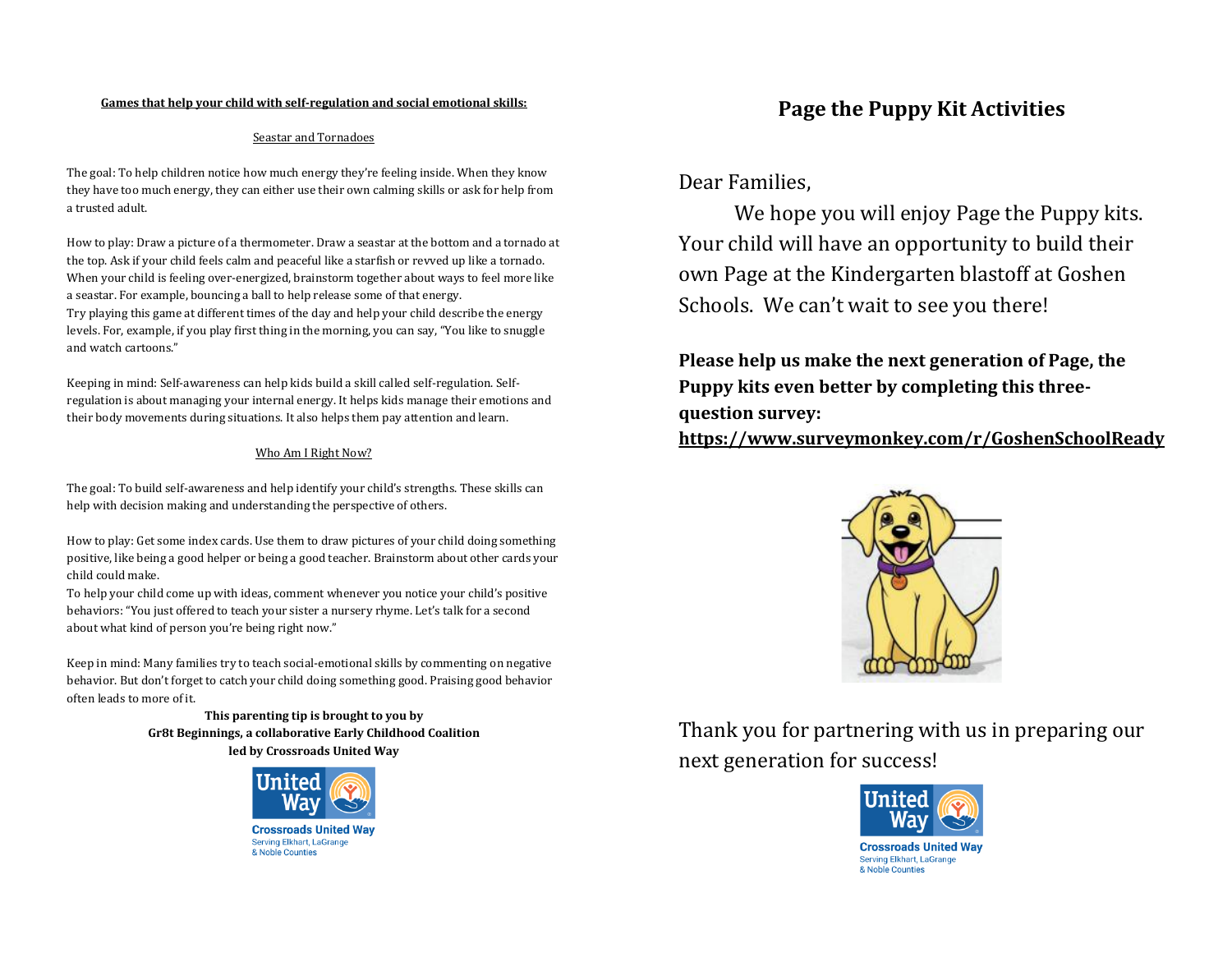## **Patterns Everywhere**

Materials you will need:

- ❖ Spoons, forks, table (not sharp) knives
- ❖ Other kitchen items to make patterns with coffee mugs, paper plates and napkins, etc.





Activity: Make Patterns



Enjoy exploring patterns with your preschooler while you are working in the kitchen.

- 1. Set out spoons, forks and table knives on a table or counter.
- 2. Make a simple pattern (fork, spoon, fork, spoon) and ask your child to copy your pattern.
- 3. Ask your child to make a pattern and copy your child's pattern.
- 4. Try out more complicated patterns with more kitchen materials: fork, fork, knife, cup; fork, fork, knife, cup

While doing this activity, I am learning…

#### Listening and Comprehension

 $\checkmark$  Talking with a caring adult and sharing his or her own ideas and experiences.

#### **Creativity**

- Using common household materials to create patterns
- $\checkmark$  Using movement to create patterns
- $\checkmark$  Finding patterns all around the house

## Motor Skills

- $\checkmark$  Using fine-motor skills to move objects into patterns on tabletop
- $\checkmark$  Using gross-motor skills to make movement patterns



PATTERNS Quilts and baskets, braided hair. We find patterns everywhere. Clapping, chanting, singing songs. Patterns make our math skills strong.

Find patterns with your child. Patterns are regular, predictable arrangements of things. Objects, numbers, shapes, sounds, actions or events can make a pattern.

For more pattern fun: With your child make up a pattern of movements: arms up, arms down, kick a leg; arms up, arms down, kick a leg

With your hands, tap out a pattern of beats on table: soft tap, soft tap, 3 loud taps; soft tap, soft tap, 3 loud taps



Preschoolers need opportunities to engage in a variety of experiences with patterns in music and movement, art, playing with blocks and stories. Through these experiences, they learn to recognize and create patterns.

#### What preschoolers like to do…

- ➢ Enjoy singing songs and re-telling stories with repetitive rhymes and words
- $\triangleright$  Begin to identify patterns in their environment
- $\blacktriangleright$  Learn to copy simple, repeating patterns
- ➢ Begin to describe patterns and extend patterns that have been created for them

## **This activity is brought to you by:**



#### **Elkhart/St. Joseph Counties Head Start Consortium**

**Information from:** High Five, Mathematize - An Early Head Start and Head Start Math Resource Guide, National Head Start Family Literacy Center, 2010.